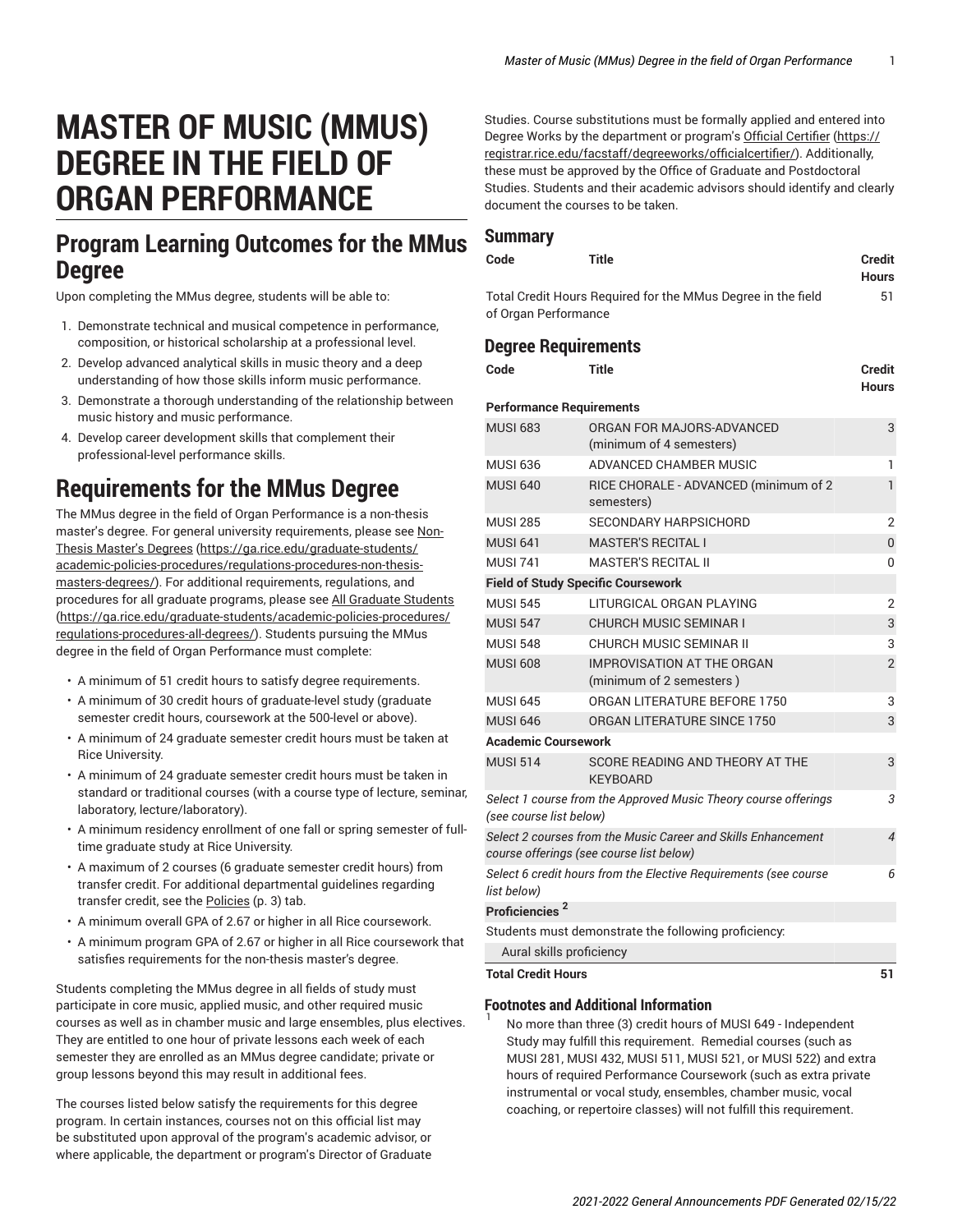2 Deficiencies in this area will result in remedial coursework being added to a student's degree plan. MMus students in the field of Organ Performance do not have to demonstrate piano proficiency.

### **Academic Coursework**

Academic Coursework is comprised of at least 2 courses (6 credit hours) from the Music Theory course offerings, 2 courses (4 credit hours) from the Music Career and Skills Enhancement course offerings, and 6 credit hours from the Elective Requirements.

#### **Approved Music Theory Courses**

| Code            | Title                                                          | Credit<br>Hours |
|-----------------|----------------------------------------------------------------|-----------------|
| <b>MUSI 512</b> | ANALYTICAL SYSTEMS                                             | 3               |
| <b>MUSI 513</b> | MODAL COUNTERPOINT                                             | 3               |
| <b>MUSI 516</b> | ADVANCED ORCHESTRATION                                         | 3               |
| <b>MUSI 517</b> | <b>EARLY MODERN MASTERS</b>                                    | 3               |
| <b>MUSI 613</b> | TONAL COUNTERPOINT                                             | 3               |
| <b>MUSI 614</b> | SPECIAL TOPICS IN MUSIC THEORY AND<br>MUSIC THEORY COMPOSITION | 3               |
| <b>MUSI 615</b> | MUSIC OF RAVEL: MUSIC THEORY AND<br><b>COMPOSTION</b>          | 3               |
| <b>MUSI 617</b> | MUSIC SINCE 1950                                               | 3               |
| <b>MUSI 723</b> | AESTHETICS OF MUSIC                                            | 3               |

**Code Title Credit**

#### **Additional Music Theory Courses**

|                                      |                                                            | <b>Hours</b> |
|--------------------------------------|------------------------------------------------------------|--------------|
| <b>MUSI 315</b>                      | MULTI-MEDIA COMPOSITION                                    | 3            |
| <b>MUSI 378 /</b><br><b>ASIA 378</b> | CLASSICAL, CONTEMPORARY, AND<br>CROSS-CULTURAL ASIAN MUSIC | 3            |
| <b>MUSI 403</b>                      | <b>BASIC ELECTRONIC MUSIC</b>                              | 3            |
| <b>MUSI 404</b>                      | ELECTRONIC MUSIC COMPOSITION                               | 3            |
| <b>MUSI 405</b>                      | MUSIC BUSINESS AND LAW                                     | 3            |
| <b>MUSI 416</b>                      | <b>ORCHESTRATION</b>                                       | 3            |
| <b>MUSI 417</b>                      | MUSIC FOR MEDIA                                            | 3            |
| <b>MUSI 514</b>                      | SCORE READING AND THEORY AT THE<br><b>KEYBOARD</b>         | 3            |
| <b>MUSI 605</b>                      | ADVANCED ELECTRONIC AND COMPUTER<br><b>MUSIC SYSTEMS</b>   | 3            |
| <b>MUSI 606</b>                      | ADVANCED COMPUTER SOUND<br><b>SYNTHESIS</b>                | 3            |
| <b>MUSI 611</b>                      | <b>CLASSROOM PEDAGOGY</b>                                  | 3            |
| <b>MUSI 711</b>                      | ANALYTICAL APPROACHES                                      | 3            |
| <b>MUSI 712</b>                      | SEMINAR IN ADVANCED ANALYSIS                               | 3            |
| <b>MUSI 713</b>                      | SPECIAL TOPICS IN ADVANCED ANALYSIS                        | 3            |

#### **Music Career and Skills Enhancement Courses**

| Title                            | <b>Credit</b><br><b>Hours</b> |
|----------------------------------|-------------------------------|
| ADVANCED MENTAL TRAINING         | 2                             |
| THE NEW ENTERPRISE               | 3                             |
| <b>DESIGN THINKING</b>           | 1.5                           |
| <b>BUSINESS PLAN DEVELOPMENT</b> | 1.5                           |
| SOCIAL ENTERPRISE                | 1.5                           |
|                                  |                               |

| <b>MUSI 413</b> | INTRODUCTION TO DALCROZE<br><b>EURHYTHMICS</b>                                               | $\overline{2}$ |
|-----------------|----------------------------------------------------------------------------------------------|----------------|
| <b>MUSI 500</b> | IMAGINATION AND COMMUNICATION:<br>DEVELOPING MUSICAL SKILLS THROUGH<br>THEATRICAL TECHNIQUES | $\overline{2}$ |
| <b>MUSI 501</b> | <b>ENHANCED PERFORMANCE: WRITING.</b><br>SPEAKING, PLAYING                                   | $\overline{2}$ |
| <b>MUSI 502</b> | CONDUCTING: AN OVERVIEW OF<br>PRACTICAL SKILLS                                               | $\overline{2}$ |
| <b>MUSI 503</b> | MUSIC AND PERFORMANCE: THE MIND/<br><b>BODY CONNECTION</b>                                   | $\overline{2}$ |
| <b>MUSI 507</b> | <b>TECHNOLOGY FOR MUSICIANS</b>                                                              | $\overline{2}$ |
| <b>MUSI 508</b> | FUNDAMENTALS OF PRIVATE TEACHING                                                             | $\overline{2}$ |
| <b>MUSI 509</b> | THE ALEXANDER TECHNIQUE FOR<br><b>MUSICIANS</b>                                              | $\overline{2}$ |
| <b>MUSI 510</b> | PROFESSIONAL DEVELOPMENT FOR<br><b>MUSICIANS</b>                                             | $\overline{2}$ |
| <b>MUSI 515</b> | MUSIC ENTREPRENEURSHIP                                                                       | $\overline{2}$ |
| <b>MUSI 518</b> | THE ART AND BUSINESS OF STUDIO<br><b>TEACHING</b>                                            | $\overline{2}$ |
| <b>MUSI 519</b> | THEMATIC PROGRAMMING: THE ART OF<br>THE RECITAL                                              | $\overline{2}$ |
| <b>MUSI 532</b> | THE FELDENKRAIS METHOD AND THE<br><b>MUSICIAN'S BODY</b>                                     | $\overline{2}$ |
| <b>MUSI 538</b> | THE ART OF PERFORMANCE: PRESENCE<br>ON STAGE                                                 | $\overline{2}$ |
| <b>MUSI 540</b> | APPLIED JAZZ IMPROVISATION:<br>DEVELOPING SOLO IMPROVISATIONAL<br>SKILLS IN THE JAZZ IDIOM   | $\overline{2}$ |
|                 |                                                                                              |                |

## **Elective Requirements**

| Code                          | Title                                                                                          | <b>Credit</b><br><b>Hours</b> |
|-------------------------------|------------------------------------------------------------------------------------------------|-------------------------------|
|                               | Select 6 credit hours from the following: $'$                                                  | 6                             |
|                               | Any course at the 300-level or above                                                           |                               |
|                               | Any language course at the 100-level or above                                                  |                               |
|                               | Any additional Music Theory, Music History, or Music<br>Career and Skills Enhancement course   |                               |
|                               | Secondary Lessons (any course between MUSI 251 and<br>MUSI 297 with the exception of MUSI 281) |                               |
| <b>MUSI 342</b>               | <b>RICE JAZZ ENSEMBLE</b>                                                                      |                               |
| <b>MUSI 345</b>               | APPLIED STUDIES IN JAZZ                                                                        |                               |
| <b>MUSI 381</b>               | <b>CONCENTRATION PIANO</b>                                                                     |                               |
| MUSI 436 /<br><b>MDFM 456</b> | COLLEGIUM MUSICUM                                                                              |                               |
| <b>MUSI 444</b>               | PRACTICUM IN CONTEMPORARY MUSIC                                                                |                               |
| <b>MUSI 585</b>               | SONATA CLASS                                                                                   |                               |
| <b>MUSI 649</b>               | <b>GRADUATE INDEPENDENT STUDY</b>                                                              |                               |

#### **Footnotes and Additional Information** 1

No more than three (3) credit hours of MUSI 649 *Independent Study* may fulfill this requirement. Remedial courses (such as MUSI 281, MUSI 432, MUSI 511, MUSI 521, or MUSI 522) and extra hours of required Performance Coursework (such as extra private instrumental or vocal study, ensembles, chamber music, vocal coaching, or repertoire classes) will not fulfill this requirement.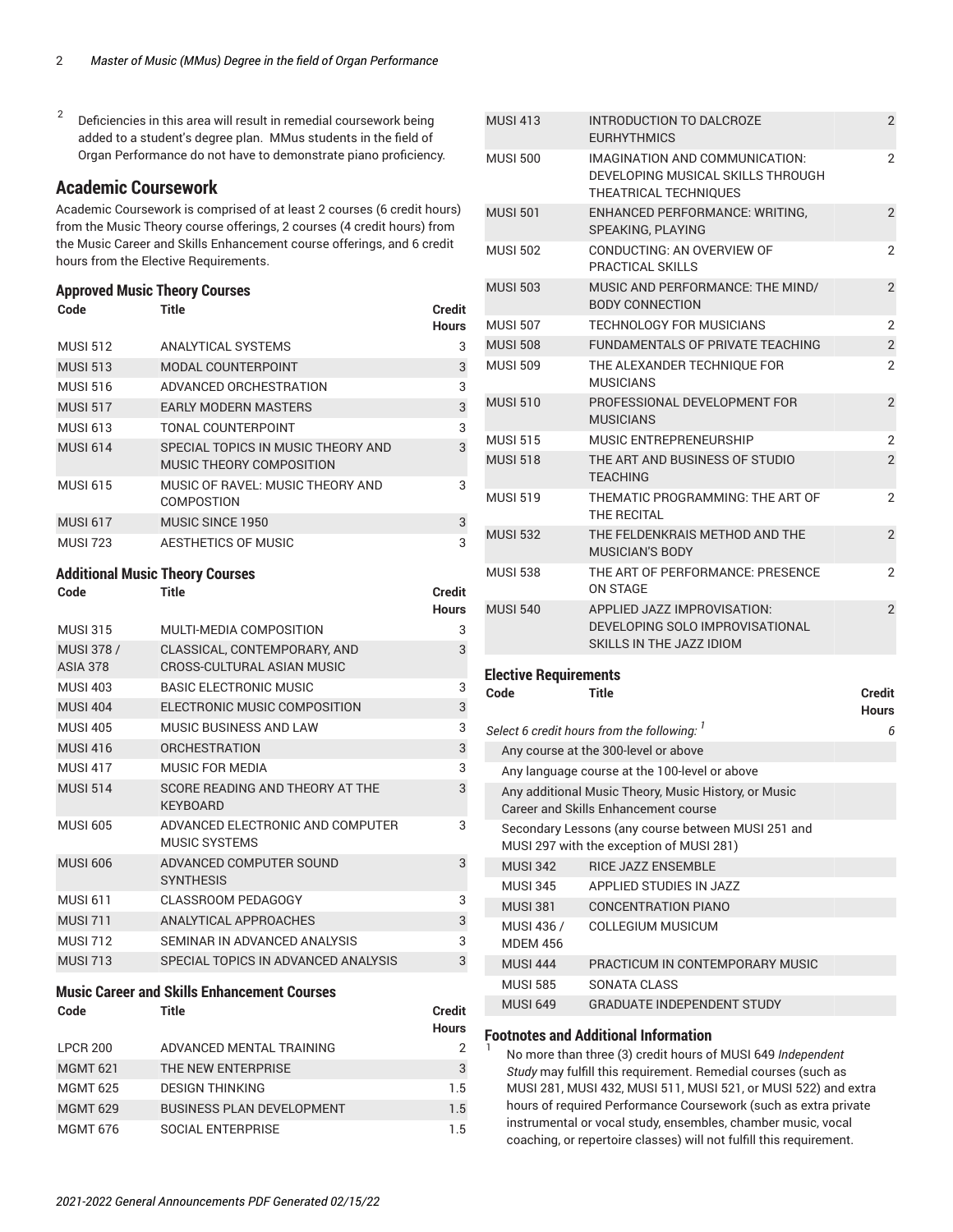| <b>Music History Courses</b> |                                                             |                               |  |
|------------------------------|-------------------------------------------------------------|-------------------------------|--|
| Code                         | <b>Title</b>                                                | <b>Credit</b><br><b>Hours</b> |  |
| <b>MUSI 523</b>              | BIBLIOGRAPHY AND RESEARCH<br><b>MFTHODS</b>                 | 3                             |  |
| <b>MUSI 524</b>              | <b>AMERICAN MUSIC</b>                                       | 3                             |  |
| <b>MUSI 525</b>              | PERFORMANCE PRACTICES SEMINAR                               | 3                             |  |
| <b>MUSI 527</b>              | <b>TOPICS IN EARLY MUSIC</b>                                | 3                             |  |
| <b>MUSI 528</b>              | TOPICS IN THE 17TH AND 18TH<br><b>CENTURIES</b>             | 3                             |  |
| <b>MUSI 529</b>              | TOPICS IN 19TH AND 20TH CENTURIES                           | 3                             |  |
| <b>MUSI 530</b>              | MUSIC, MAGIC, AND SCIENCE IN THE<br><b>MODERN WORLD</b>     | 3                             |  |
| <b>MUSI 534</b>              | PROGRAM MUSIC IN THE 19TH CENTURY                           | 3                             |  |
| <b>MUSI 537</b>              | SATIE, COCTEAU, & LES SIX: PARIS IN THE<br>1920s AND BEYOND | 3                             |  |
| <b>MUSI 543</b>              | MUSIC AND MODERNISM IN FRANCE                               | 3                             |  |
| <b>MUSI 551</b>              | MUSIC OF RICHARD STRAUSS                                    | 3                             |  |
| <b>MUSI 621</b>              | SELECTED STUDIES IN MUSIC HISTORY                           | 3                             |  |
| <b>MUSI 623</b>              | J.S. BACH: CAREER, WORKS, AND<br>CRITICAL RECEPTION         | 3                             |  |
| <b>MUSI 624</b>              | SEMINAR ON A SELECTED COMPOSER                              | 3                             |  |
| <b>MUSI 625</b>              | <b>MOZART OPERAS</b>                                        | 3                             |  |
| <b>MUSI 626</b>              | THE CLASSICAL STYLE                                         | 3                             |  |
| <b>MUSI 627</b>              | <b>ROMANTIC SONGS AND PIANO PIFCES</b>                      | 3                             |  |
| <b>MUSI 716</b>              | MUSIC OF THE MIDDLE AGES                                    | 3                             |  |
| <b>MUSI 717</b>              | <b>RENAISSANCE MUSIC</b>                                    | 3                             |  |
| <b>MUSI 721</b>              | MUSIC OF SCHOENBERG                                         | 3                             |  |
| <b>MUSI 722</b>              | MUSIC OF STRAVINSKY                                         | 3                             |  |

## <span id="page-2-0"></span>**Policies for the MMus Degree Shepherd School of Music Graduate Program Handbook**

The General Announcements (GA) is the official Rice curriculum. As an additional resource for students, the Shepherd School of Music publishes a graduate program handbook, which can be found here: [https://gradhandbooks.rice.edu/2021\\_22/](https://gradhandbooks.rice.edu/2021_22/Shepherd_School_of_Music_Graduate_Handbook.pdf) [Shepherd\\_School\\_of\\_Music\\_Graduate\\_Handbook.pdf](https://gradhandbooks.rice.edu/2021_22/Shepherd_School_of_Music_Graduate_Handbook.pdf)

## **Admission**

For Instrumental Performance, Vocal Performance, and Orchestral Conducting applicants, an audition is required. Composition applicants must submit portfolios, and Musicology applicants must provide samples of their written work. Musicology applicants must also complete advanced music tests as well as the Graduate Record Examination for admission consideration.

## **Academic Standards**

#### **Curriculum and Degree Requirements**

Further information on curricular requirements for all majors and degree programs is available from the Shepherd School of Music.

### **Grading Policy**

A minimum grade of B- (2.67 grade points) per course is expected of all music students in their major applied area. A grade of C+ (2.33 grade points) or lower in a course in the student's major applied area is considered unsatisfactory and will be evaluated in the following manner: • A music major who receives a grade of C+ (2.33 grade points) or lower in a course in their major applied area will be placed on music probation. Music probation signifies that the student's work has been sufficiently unsatisfactory to preclude graduation unless marked improvement is achieved promptly. A student on music probation may be absent from class only for extraordinary reasons and may not represent the school in any public function not directly a part of a degree program.

• If a student receives a second semester of C+ (2.33 grade points) or lower in a course in their major applied area, whether for consecutive semesters or not, the student will be discontinued as a music performance major and merit scholarship from the Shepherd School will be discontinued.

**Note**: For music history and musicology majors a grade of C+ (2.33 grade points) or lower in any music history course is considered unsatisfactory and will be evaluated as above.

**Graduate degree requirement: a minimum overall grade point average of 2.67 is necessary for graduation.**

#### **Leaves of Absence and Voluntary Withdrawal**

Music majors must obtain permission in writing from the dean of the Shepherd School before requesting a leave of absence from the university. Requests must be in the dean's office before the first day of classes in the semester for which leave is requested.

Music majors taking voluntary withdrawal from the university are not guaranteed readmission into the Shepherd School and may be asked to reapply/reaudition. Students should explain the reasons for their withdrawal to the dean before leaving campus.

### **Performance**

Students are expected to perform frequently during their residency at Rice. MMus students in any of the performance fields of study must present at least two full recitals. Composition and Conducting students should present recitals as specified by their degree programs. Students are expected to attend both faculty and student recitals. In addition, all MMus students must participate in the school's conducted ensembles as assigned.

## **Thesis**

A thesis is required for MMus students in the field of Musicology. In lieu of a thesis, MMus students in the field of Composition must produce an original work of extended scope. Both thesis and original work must be publicly defended.

## **Transfer Credit**

For Rice University's policy regarding transfer credit, see [Transfer](https://ga.rice.edu/graduate-students/academic-policies-procedures/regulations-procedures-all-degrees/#transfer) Credit [\(https://ga.rice.edu/graduate-students/academic-policies-procedures/](https://ga.rice.edu/graduate-students/academic-policies-procedures/regulations-procedures-all-degrees/#transfer) [regulations-procedures-all-degrees/#transfer](https://ga.rice.edu/graduate-students/academic-policies-procedures/regulations-procedures-all-degrees/#transfer)). Some departments and programs have additional restrictions on transfer credit. Students are encouraged to meet with their academic program's advisor when considering transfer credit possibilities.

## **Program Transfer Credit Guidelines**

Students pursuing the MMus degree should be aware of the following program-specific transfer credit guidelines:

• No more than 2 courses (6 credit hours) of transfer credit from U.S. or international universities of similar standing as Rice may apply towards the degree.